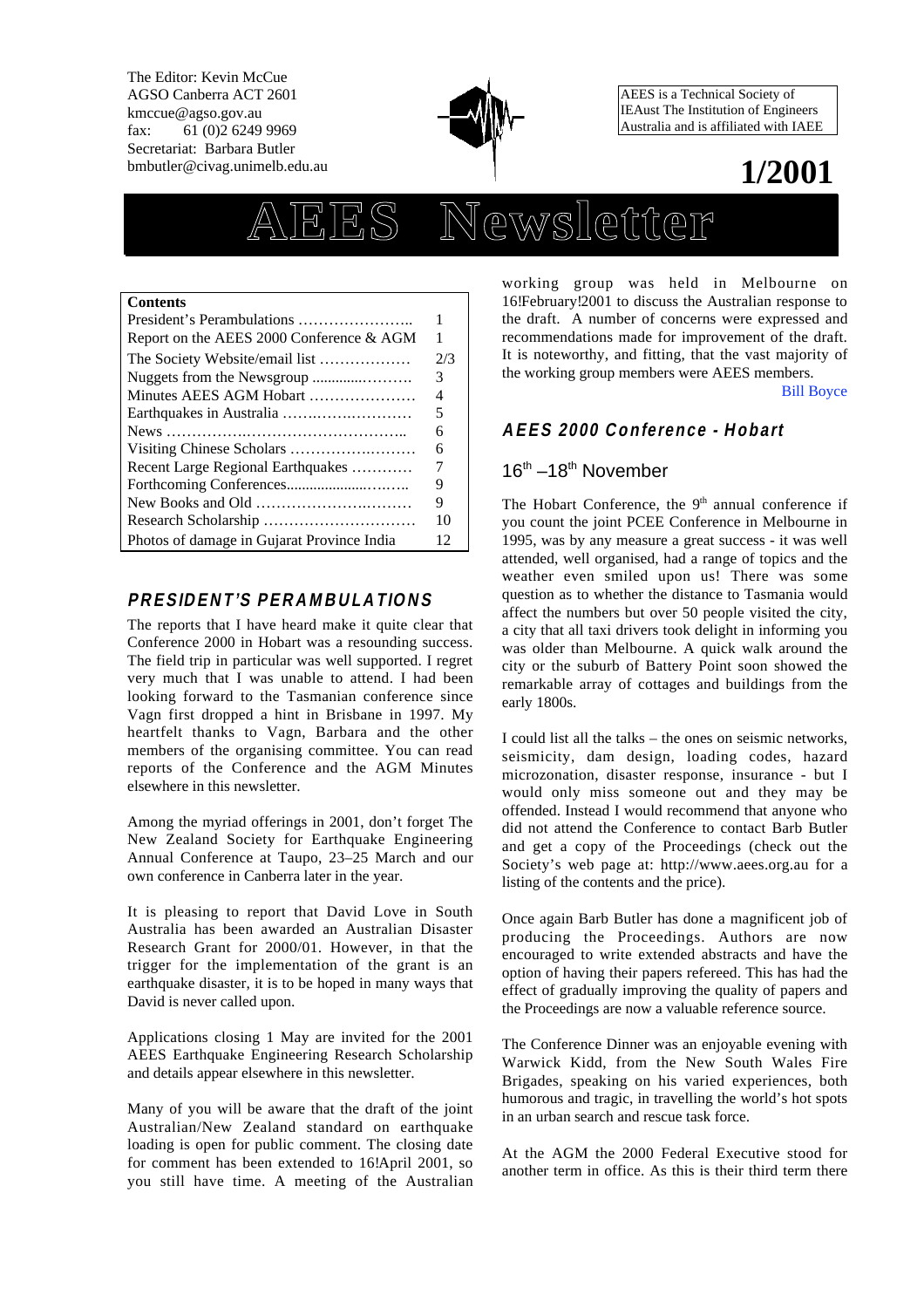will need to be a new Committee for 2002 and several Adelaide members have expressed their willingness to take on this task. The new Constitution, proposed by Bill Boyce, was accepted by all members (a copy has been placed on the AEES web page). The members fully endorsed the continuation of the AEES Student Scholarships and it was pleasing to see that the inaugural recipients, Amy Brown and Jason Chaytor, presented papers at the Conference.

The AEES Newsletter is designed to keep members informed of current happenings and it has performed this task since its inception. It was interesting to note David Brunsdon's comment that the New Zealand Society for Earthquake Engineering is considering implementing its own Newsletter for the same purpose.

The field trip following the Conference was one of the best attended of all AEES field trips. I am not sure what elicited such a good response – was it the engineering content (visits to several of the large dams in the Lake Pedder – Lake Gordon scheme), the seismological content (the recently formed Lake Edgar fault scarp), the tectonics and geology, or, dare I say it, the SCENERY?! It was well organised and informative with numerous comments from Bram Knoop (Tasmania Hydro) and David Leaman on subjects as diverse as the design principles of concrete faced rockfill dams, aboriginal land management practices, and glacial geomorphology.

Selected photos from the Conference, the dinner and the field trip have been placed on the Society's web page (www.aees.org.au) by Vaughan Wesson of SRC. If any other members would like to send their scanned photos I am sure Vaughan could include them as well.

Congratulations and thanks go to Vagn Jensen and Barb Butler for their efforts in organising the event. I am not sure who organised the weather but that was also well done!

With the tenth anniversary of the formation of AEES coming up in December 2000 it appears that the Society is continuing to prosper. We trust that the 2001 Conference scheduled for Canberra will continue the trend.

I spoke with our President, Bill Boyce, just prior to the Conference and he expressed his disappointment at not being able to attend (due to his recent operation). If Bill asks me how it all went I am sorry that I will have to exacerbate his disappointment by telling him it was a most enjoyable and worthwhile three days.

Russell Cuthbertson Hon Secretary AEES

# **AEES 2001 Conference and AGM**

*Earthquake Codes for Australia and the Region*

| Venue:                       | ADFA, Canberra                          |  |  |  |  |  |
|------------------------------|-----------------------------------------|--|--|--|--|--|
| Date:                        | 21-23 November 2001                     |  |  |  |  |  |
| Excursion:                   | Canberra Buildings & Structures         |  |  |  |  |  |
|                              | Designed to Resist Earthquakes, and the |  |  |  |  |  |
|                              | Lake George Fault and Wine Industry     |  |  |  |  |  |
| <b>Organising Committee:</b> |                                         |  |  |  |  |  |
|                              | Kevin McCue, Charles Bubb, Gerhard      |  |  |  |  |  |
|                              | Horoschun and Doug Finlayson            |  |  |  |  |  |

# **The Society**

| <b>President</b> -             | Bill Boyce (Brown & Root Qld) |  |  |  |  |  |
|--------------------------------|-------------------------------|--|--|--|--|--|
| Secretary -                    | <b>Russell Cuthbertson</b>    |  |  |  |  |  |
| Treasurer -                    | Colin Lynam (Qld Uni)         |  |  |  |  |  |
| The state representatives are: |                               |  |  |  |  |  |
| <b>NICITI</b>                  | $M: -1 - 1 N = -11$           |  |  |  |  |  |

| <b>NSW</b> | Michael Neville   |
|------------|-------------------|
| Qld        | Gary Huftile      |
| Vic        | John Wilson       |
| <b>Tas</b> | Vagn Jensen       |
| ACT        | Gerhard Horoschun |
| <b>SA</b>  | Mike Griffith     |
| WА         | Peter Gregson     |
|            |                   |

IAEE National Delegate to 2004 is John Wilson (The University of Melbourne).

The AEES Webmaster is Vaughan Wesson (SRC). Barbara Butler manages the Secretariat from Melbourne University.

## **The Society website/email list**

Dear AEES Members,

The AEES web site is at www.aees.org.au We will again use an online form for registrations for the November AEES conference in Canberra and are always looking for suggestions on other things to be included besides copies of the newsletter and details about relevant up coming conferences:

- details of interesting recent publications
- significant research projects in earthquake
- engineering (in Australia?)
- links to other relevant Web sites

Please send me your contributions/suggestions via email

> Cheers Vaughan Wesson

The AEES email list is operated by the Seismology Research Centre, Melbourne. If you would like to register please notify Vaughan Wesson vaughan@seis.com.au

# **NUGGETS FROM THE NEWSGROUP - A Regular Feature By Charles Bubb**

Here is our theme, new buildings fall down, older ones survive. Not new codes but anti corruption is the action needed.

Quake victims turn on 'greedy' builders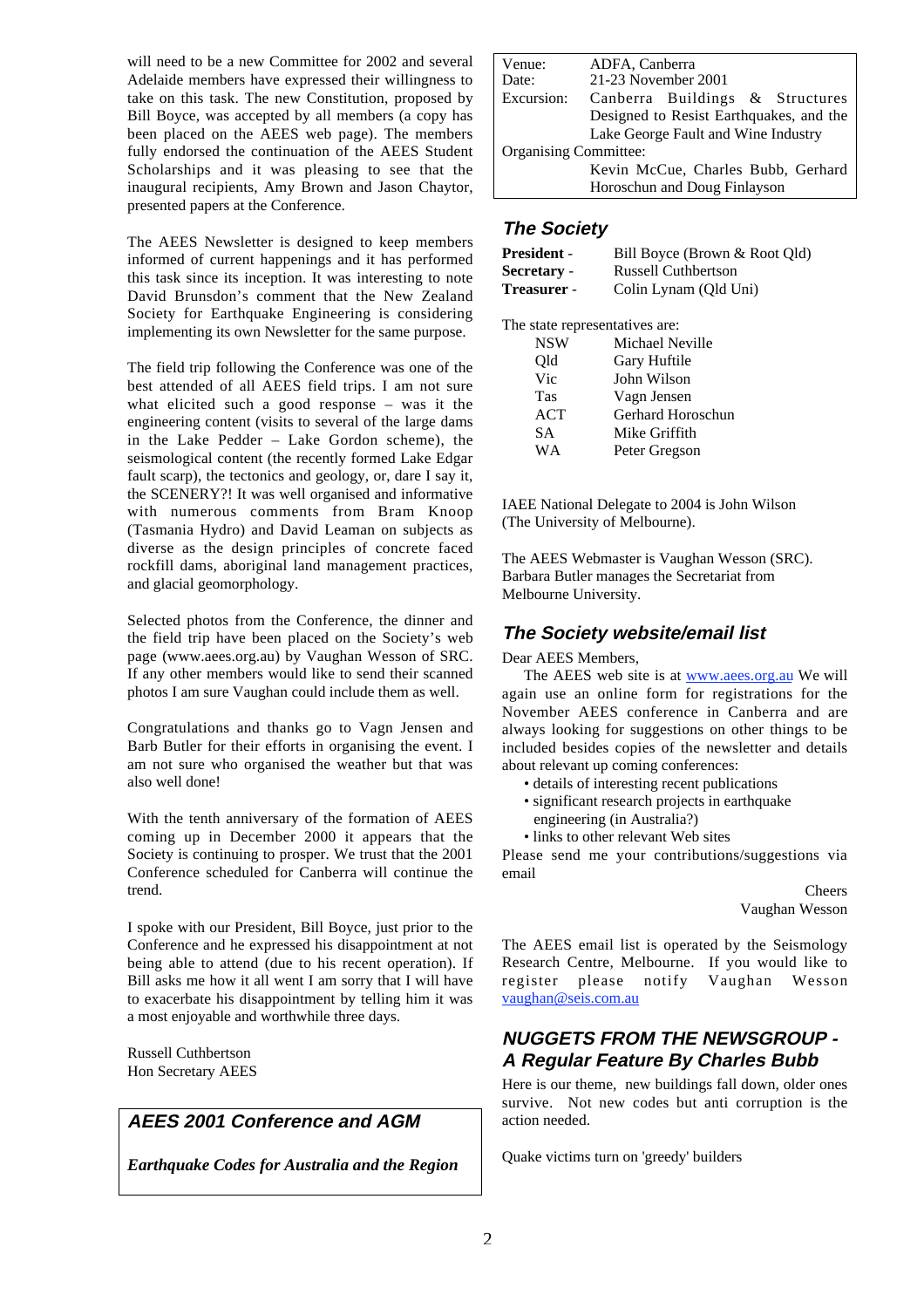Special report from *THE OBSERVER*:'s Neelesh Misra in Ahmedabad Sunday February 04 2001

Anger against unscrupulous builders in Gujarat rose yesterday as officials blamed them for worsening the death toll in the January 26 Indian earthquake, which the authorities now fear could eventually be more than 30,000.

The state's home minister, Haren Pandya, said 80% of the buildings in the commercial capital, Ahmedabad, had breached construction standards. Many blocks of flats less than a year old collapsed while much older buildings were shaken but undamaged.

The number of confirmed deaths is expected to jump today when demolition crews clear the ruins of larger blocks and uncover more bodies. Almost 67,000 are injured.

By yesterday accusations of murder and fraud had been lodged in Ahmedabad against the owners and structural engineers of 21 construction companies.

Experts said greedy companies made a practice of using poor material, flouted architectural standards,and were part of a cycle of corruption and inefficiency involving officials and politicians.

"The chain is builder, officials, politicians. The riches go to the top," an architect, Ravindra Vasavada, said. "For politicians it is a permanent bank."

The federal minister for urban development, Jagmohan, said laws had been violated across the state. "People don't care, they compromise to cut costs," he said.

The authorities have declared 90 buildings in Ahmedabad unsafe. "At least 69 buildings have collapsed partially or fully. In some cases they were just six to eight months old," the police commissioner, PC Panday, said.

A survey by engineers after the quake showed that in many cases pillars were not secured to the foundations with steel reinforcements, as the law requires. Sinking the pillars into concrete without steel reinforcement saves 20-25% on building costs but made buildings much weaker.

The authorities fear that the eventual death toll in the state could be 35,000. There are more than 600,000 homeless.

At the Parijat building in Ahmedabad, marked for demolition, hundreds of residents scrabbled for their belongings yesterday before the wreckers came.

Surrounded by mountains of twisted motorcycles, crumpled cars, clothes, school bags, refrigerators and kitchen utensils, Sudhakar Kamath, 60, looked for the owner of the building company that sold him his flat late last year. His family survived, but he lost his

home. "I have been cheated. I gave him my life savings," he said. "Will he be punished?"

*Charles*

# **MINUTES**

# **Australian Earthquake Engineering Society Annual General Meeting 15 November 2000 Hobart**

The meeting was held at the University of Tasmania Department of Earth Sciences and was opened at 17:46 by chair Russell Cuthbertson (Hon Secretary), Hon Treasurer Col Lynam with scribe Kevin McCue.

Twenty four members were present.

#### **Apologies**

Apologies were accepted from the following: Bill Boyce, Charles Bubb, Trevor Jones, Mike Griffith and Graham Hutchinson.

#### **Minutes**

The minutes of the 1999 AGM in Sydney were published in the AEES Newsletter and distributed at the meeting and were accepted as a fair record of the meeting, moved by John Wilson and seconded by Gary Gibson.

#### **Business arising from the minutes**

• Register of engineers for post-earthquake response assistance: Vaughan Wesson commented that few members had registered. The issue of professional indemnity was raised by Amy Brown and it was decided that a background article should be prepared for the Newsletter and discussions held with EMA and others before further promotion of the register.

SPIRT Grants: No applications received to date so the issue is to be further investigated and a note prepared for the Newsletter.

Research Scholarships: The two recipients, Amy Brown and Jason Chaytor were present and were applauded by the members. Amy and Jason thanked the Society for the assistance and recommended continuance of the program. There was unanimous approval of the concept.

#### **Reports**

*• President* The Chairman noted that Bill Boyce's report was published in the Newsletter and it was accepted by acclamation. A brief report was made on Bill's health and it was agreed that a card would be sent from the members thanking him and wishing him a rapid recovery.

*•Treasurer* A written report was distributed by the Hon Treasurer with an audited two year account. John Wilson questioned the need to pay \$350 for the audit in the light of obvious errors in the report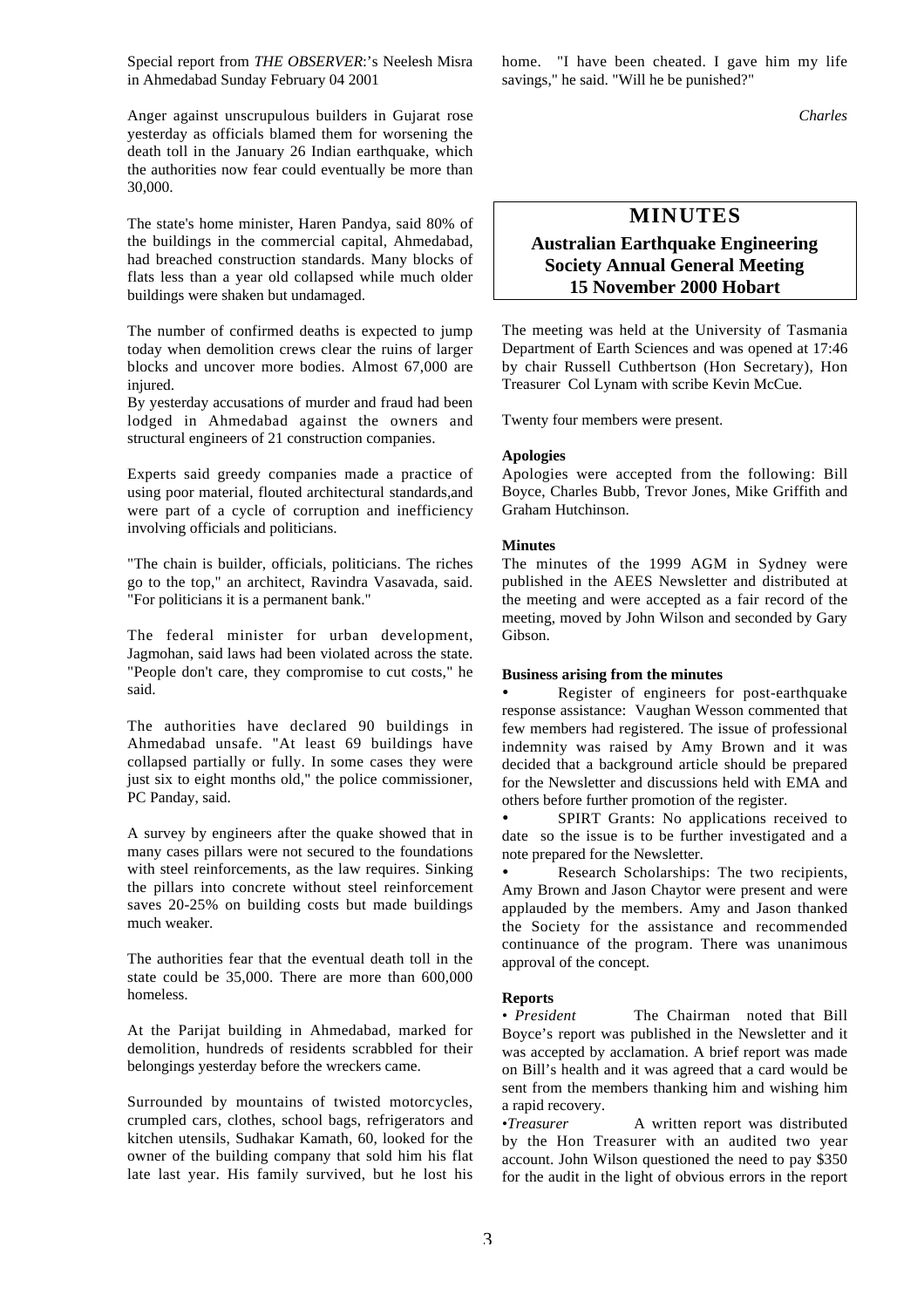(transposition of income and expenditure for the Perth conference) and assistance from Barbara Butler. The meeting accepted the Hon Treasurer's misgivings about keeping the accounts and preparing a report given the added complications brought about by introduction of the ABN and GST. It was pointed out by the chairman that IEAust required an audit of the accounts which decided the matter. The auditors would be approached to correct their report.

Col raised the issue of costs of executive members attending the meeting out of their own pockets. Mike Turnbull suggested that legitimate costs incurred by Executive in attending the meeting be met from Society funds in the event that travel was not provided by the executive member's business. After considerable discussion the matter was approved by the meeting and the Treasurer's report accepted, moved Michael Neville, seconded Vagn Jensen. Other issues raised in the report were carried over to other Business.

*• Editor* Noted that 3 editions of the Newsletter were prepared by Kevin McCue and collated, printed and distributed by Barbara Butler with regular input from the President and columnist Charles Bubb. According to David Brunsdon the NZSEE have decided to produce a similar chatty newsletter for members, to complement their Bulletin. A vote of thanks to all was moved by the Chairman.

*• Web editor* Vaughan Wesson reported that there were just 32 members on the Society's email list and that the web site had had 8000 hits. Effort would be made to expand the email list and add earlier newsletters to the web page.

#### **Other Business**

The subcommittees (i) on intensity scale study and (ii) aftershock investigation reported via Kevin McCue that there was little progress. David Love's paper in the seminar was progress on the intensity study.

The Queensland chapter of the Society held 5 seminars in 2000 according to Gary Huftile who acknowledged the assistance of Col Lynam. They also provided copy for the Newsletter and agreed to continue the AEES branch activities through 2001.

John Wilson, AEES delegate to the IAEE, reported on last year's meeting of delegates at the WCEE which chose Vancouver BC as the next venue for the WCEE in 2004.

A report on proposed changes to the AEES Constitution prepared by the President Bill Boyce was read to the meeting by the Chairman. These notes were published in the Newsletter and on the AEES web site for consideration. George Walker moved that they be accepted, Gary Gibson seconded the motion which was carried without dissent. The meeting thanked Bill for preparing the document.

There being only one offer from the ACT to host the 2001 AEES Seminar and AGM, John Wilson moved and Vaughan Wesson seconded the motion that a team led by Kevin McCue would arrange the next meeting in Canberra. The motion was carried.

#### **Elections**

Russell Cuthbertson vacated the chair for Kevin McCue to oversee the election of the new Executive. There was only one nomination for each executive position and no nominations from the floor so Bill Boyce, Russell Cuthbertson and Col Lynam were reelected by acclamation to the positions of President, Secretary and Treasurer. Barbara Butler agreed to support the executive by running the secretariat again from Melbourne and Vaughan Wesson offered to maintain the web page for another year.

The elected State representatives are listed on page 2 of this newsletter.

Russell Cuthbertson resumed the chair.

A South Australian group of members including Dr Mike Griffith and David Love has foreshadowed interest in nominating for election to the executive at the next AGM.

The Hon Treasurer has advised that the AEES subscription fee will increase to \$30 from next year as agreed at the last AGM and that the subscription year will change from calendar to fiscal year. He suggested members pay one 18 month subscription rather than twice (ie \$42.50) to simplify the paperwork.

Russell Cuthbertson extended the Society's warm thanks and congratulations to Vagn Jensen and Barbara Butler for organising a very successful AEES2000 conference and field workshop and declared the meeting closed in time for members to attend the dinner at Mures.

### **Earthquakes in Australia ML! 3**

#### May to December 2000

This extract is from the AGSO database which includes data from Primary Industries and Resources SA, the Seismology Research Centre Victoria and Universities of Tasmania and Queensland.

No significant damage was reported in this period.

| Jun |        |       |        |     |                     |
|-----|--------|-------|--------|-----|---------------------|
| 11  | 190625 | 29.51 | 150.04 | 3.5 | Biniguy NSW *       |
| 13  | 005900 | 36.86 | 147.26 | 3.0 | <b>Falls Ck Vic</b> |
| 19  | 180448 | 22.91 | 131.54 | 3.5 | Yuendumu NT         |
| 20  | 141207 | 11.73 | 124.12 | 3.3 | Hibernia Reef WA    |
| 22  | 181359 | 36.82 | 144.87 | 3.3 | Costerfield Vic     |
| 27  | 031213 | 34.16 | 136.91 | 3.3 | Spencer Gulf SA     |
| Jul |        |       |        |     |                     |
| 12  | 212137 | 32.55 | 138.56 | 3.0 | Euralia SA          |
| 22  | 132807 | 20.57 | 132.52 | 3.0 | Tanami Desert NT    |
| 24  | 033721 | 29.41 | 139.33 | 3.1 | Marree SA           |
| 25  | 033354 | 24.19 | 113.63 | 3.8 | Minily WA           |
| 29  | 024508 | 29.78 | 123.92 | 3.2 | <b>Laverton WA</b>  |
| Aug |        |       |        |     |                     |
| 1   | 112330 | 26.78 | 131.74 | 3.3 | Mintabia SA         |
| 3   | 093144 | 28.67 | 143.30 | 3.2 | Hungerford Qld.     |
| 3   | 112935 | 38.75 | 146.01 | 3.0 | Fish Creek, Vic     |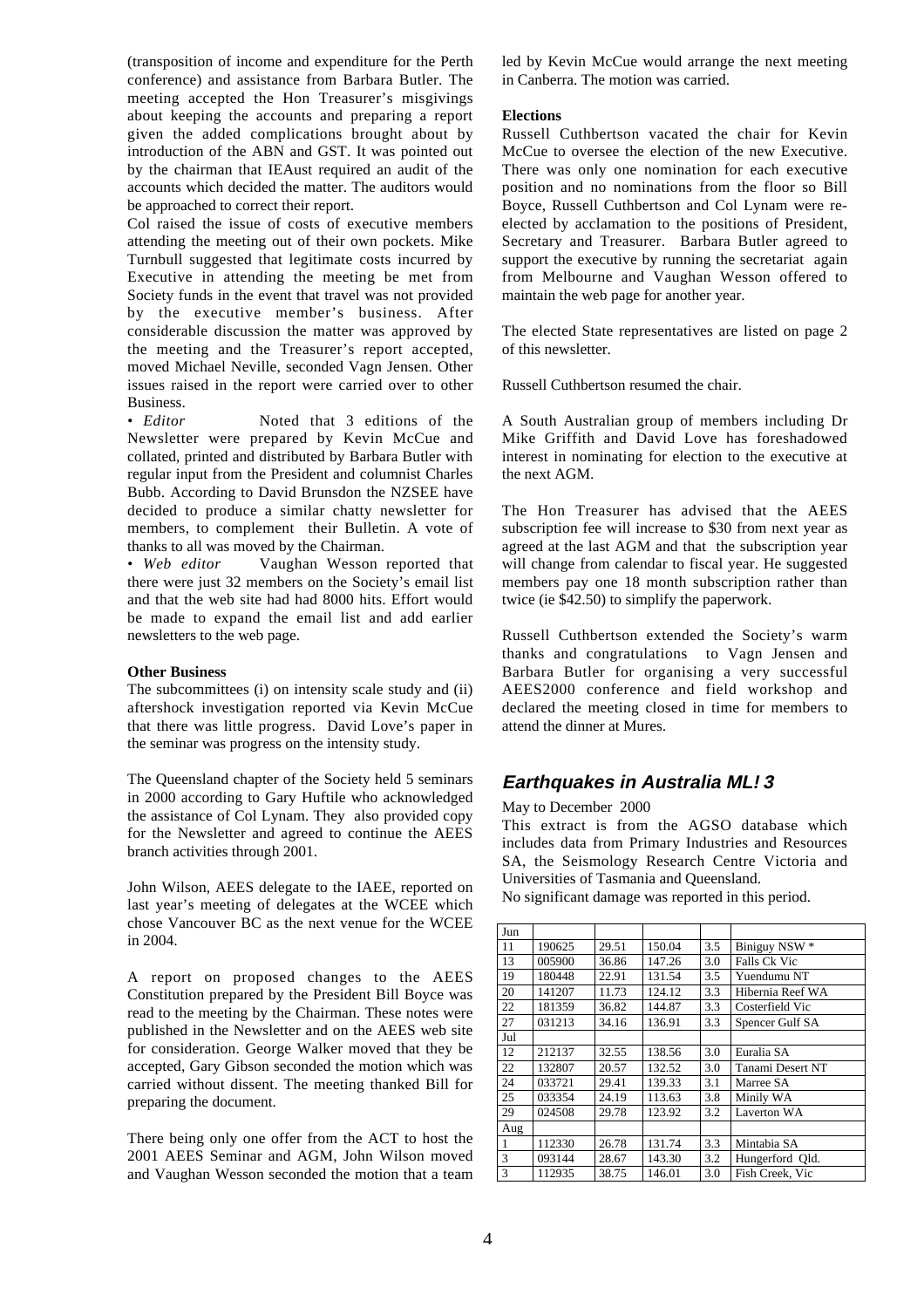| 29             | 120552 | 38.41 | 146.29 | 5.0     | Boolarra S Vic*         |
|----------------|--------|-------|--------|---------|-------------------------|
| Sep            |        |       |        |         |                         |
| $\overline{7}$ | 010759 | 23.53 | 131.52 | 3.1     | Macdonnell R NT         |
| $\overline{7}$ | 235937 | 34.17 | 136.87 | 3.5     |                         |
| 9              |        |       |        |         | Spencer Gulf SA         |
|                | 173153 | 16.60 | 124.04 | 3.8     | Collier Bay, WA         |
| 13             | 144034 | 11.99 | 112.63 | 4.2     | Near Indonesia          |
| 16             | 042911 | 22.61 | 113.05 | 3.0     | Exmouth WA              |
| 17             | 144836 | 19.91 | 133.90 | 3.1     | Tennant Ck NT           |
| 19             | 102316 | 30.62 | 117.08 | 3.1     | Cadoux WA*              |
| 22             | 060448 | 30.52 | 117.05 | 3.6     | Cadoux WA*              |
| 24             | 090747 | 21.95 | 114.48 | 3.3     | Exmouth WA              |
| 25             | 155013 | 30.62 | 117.10 | 3.5     | Cadoux WA*              |
| Oct            |        |       |        |         |                         |
| $\overline{c}$ | 113312 | 22.69 | 113.14 | 3.6     | Off WA coast near       |
|                |        |       |        |         | Exmouth                 |
| 11             | 192717 | 19.80 | 113.06 | 5.4     | Off WA Coast near       |
|                |        |       |        |         | Exmouth                 |
| 15             | 082746 | 12.09 | 128.84 | 4.3     | Timor Sea (near Darwin) |
| 21             | 105228 | 13.80 | 129.28 | 3.3     | Joseph Bonaparte Gulf   |
|                |        |       |        |         | NT                      |
| 23             | 213852 | 34.55 | 141.77 | 3.6     | Near Mildura Vic*       |
| 25             | 054202 | 27.37 | 154.94 | 3.9     | Tasman Sea, 200 km E    |
|                |        |       |        |         | of Brisbane             |
| 30             | 173034 | 38.56 | 146.02 | 3.2     | SW of Dumbalk, Vic      |
| Nov            |        |       |        |         |                         |
| 11             | 220036 | 27.77 | 126.21 | 3.3     | Gt Victoria Desert, WA  |
| 15             | 084810 | 22.03 | 126.54 | 3.3     | Gibson Desert, WA       |
| $18\,$         | 183754 | 19.79 | 134.12 | $3.5\,$ | Tennant Ck NT           |
| Dec            |        |       |        |         |                         |
| $\overline{c}$ | 113539 | 19.88 | 134.04 | 3.7     | Tennant Ck NT*          |
| 25             | 132424 | 42.59 | 120.18 | 5.8     | Southern Ocean          |
| 25             | 144752 | 42.59 | 120.18 | 3.3     | Southern Ocean          |
| 25             | 145958 | 42.43 | 119.67 | 3.3     | Southern Ocean          |
| 28             | 052845 | 12.54 | 130.76 | 3.6     | Darwin NT*              |
| 29             | 233945 | 38.73 | 144.35 | 3.6     | <b>Bass Strait</b>      |
|                |        |       |        |         |                         |

\* indicates earthquake was reported felt

### **Clearance offer on Conference Proceedings**

Barbara Butler still has copies of our early conference proceedings, more than she can store. We can't sell them quickly so will give them away! Proceedings are yours for the price of postage: fax: 03 8344 4616 or bmbutler@civag.unimelb.edu.au

\_\_\_\_\_\_\_\_\_\_\_\_\_\_\_\_\_\_\_\_\_\_\_\_\_\_\_\_\_\_\_\_\_\_\_\_\_\_\_\_\_\_\_

*The AEES subscription year will change in 2001; from calendar to fiscal year. It is expensive to send each member an individual reminder that fees are due so please help us by sending your subscription for 2000/2001 to AEES (attn: Barbara Butler, Civil and Environmental Engineering Dept, Melbourne University Parkville Vic 3052) or renew through IEAust's annual subscription system by marking AEES your preferred Society. If you change address or if you know a member who is not receiving the newsletter please advise the Secretary.*

#### **News**

•Recipient of the EERI's highest honour *The George W Housner medal*, for the year 2000 was Professor Bruce Bolt, Emeritus Professor of Geology and Geophysics at the University of California, Berkeley. The award was in honour of his sustained efforts to reduce earthquake losses through his distinguished career as a scholar, writer, mentor and tireless advocate.

• A recent article in Quake Link, the Newsletter of the ESEE Alumni at Imperial College, focused on former graduates of the Imperial College's Earthquake Seismology DIC course, Charles Bubb (1969) and Kevin McCue (1975).

#### **Visiting Chinese Scholars attempt prediction using Australia's Seismicity**

The QUAKES Centre at the University of Queensland has been host to 4 eminent Chinese Seismologists of world significance. They are Professor Xia (Physics Dept, Peking University), Professor Peng (Centre for Analysis and Prediction, China Seismological Bureau), Dr Wang and Professor Yin (Both from Institute of Mechanics, China Academy of Sciences).

Professor Peter Mora, Director of the University of Queensland's Earthquake Research Centre (QUAKES) said that: "My Chinese visitors are part of an ongoing collaboration (known as ACES) amongst the seismologists of the Asian - Pacific economies. These economies support research into the phenomena of earthquakes that will lead to the eventual possibility of forecasting the occurrence of these disastrous events. The ACES consortium is the organisational body that both seeks and distributes funding, so that scientists from China, Australia, Japan and USA can visit and openly collaborate about methods of earthquake forecasting. Each member economy has a differing use for their massive super-computing facilities but all seek the same outcome - comprehensive earthquake forecasting methodologies. "

Professor Xia's research specialty is in the area of microsimulation of earthquakes from the viewpoint of Statistical Mesoscopic Damage Mechanics (SMDM), through the use of statistical Physics and Meso-Damage mechanics theories.

Professor Peng is the Senior Seismologist in charge of earthquake prediction in China and is an expert in micro-simulation of earthquakes using the forecasting technique known as LURR (Load-unload response ratio).

Professor Xiang-chu Yin said:" We have come to the University of Queensland's QUAKES Centre because they have developed a world renowned Lattice Solid computing model and LSM Earth simulation. We hope to use these facilities to research the underlying mechanism of our own LURR theory and a perceived "critical sensitivity" to earthquake generation. We have found it very worthwhile to participate in this academic exchange of opinions and collaboration with the Seismologists of this world class research centre."

Professor Yin who developed the original LURR theory, said that he was keen to understand whether the Lattice Solid computing model developed by QUAKES could demonstrate the same features that their own models have shown just prior to the rupture of an earthquake. These features are known as catastrophe transitions, critical sensitivities and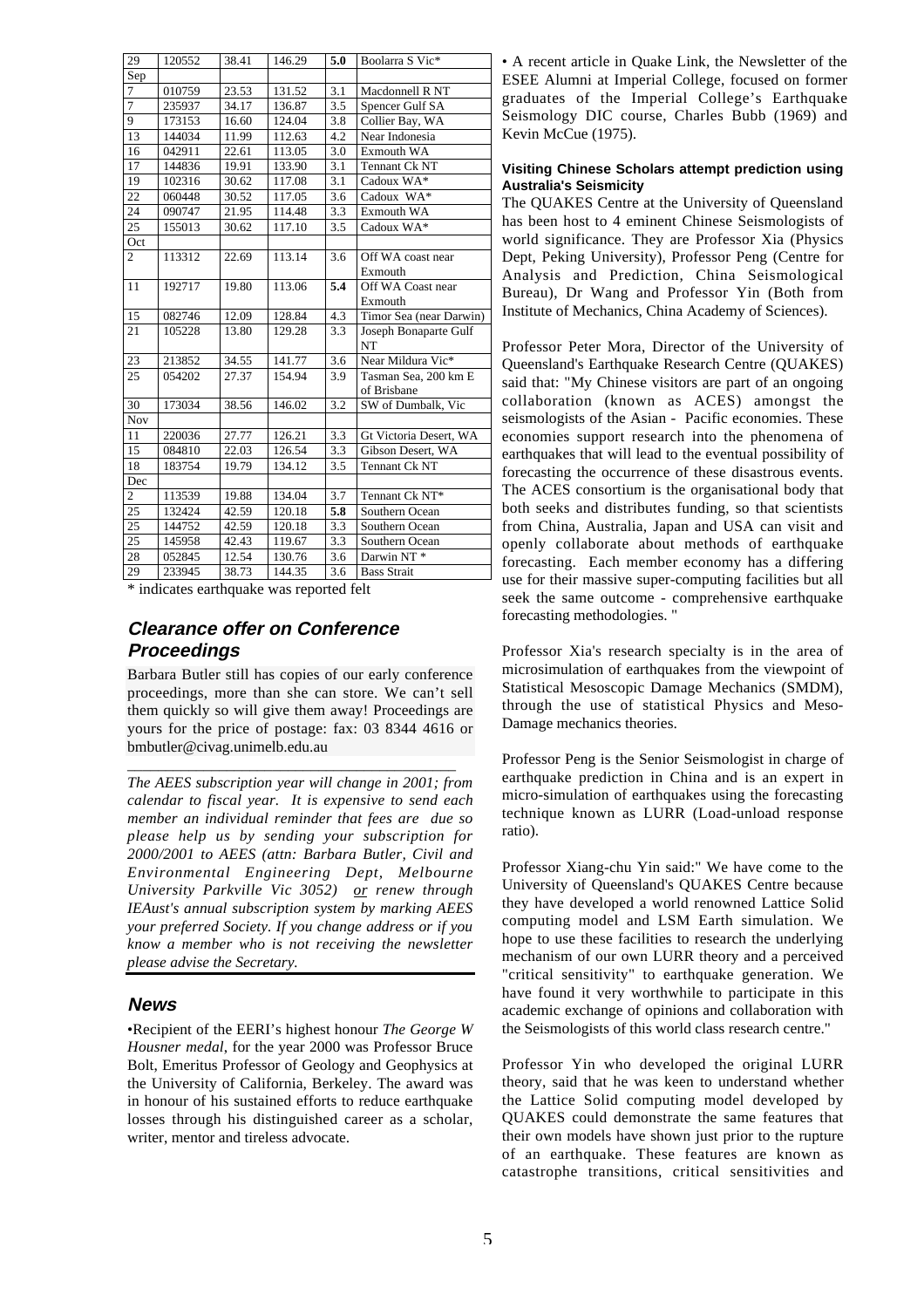fluctuations, long-range correlation of the stress field and damage distribution and off course, " the anomalous LURR theory".

In a team effort, Professors Yin and Peng and Dr Wang, will work with Professor Peter Mora's team of QUAKES researchers Dr David Place, Steffan Abe and Dion Weatherly. They will be studying the implications of Australian earthquake occurrence and their potential predictive possibilities. By applying Yin's own LURR theory as a quantitative measurement of proximity to the critical state of an earthquake, they will attempt a computer simulation and forecast of the Australian continental seismicity that could be expected to happen within the next few months to years.

Col Lynam, STO QUAKES

# **Recent Large Regional Earthquakes**

#### **EAST NEW BRITAIN PNG**

(Ed. - Three major earthquakes struck the north Solomon Sea region near Rabaul in 24 hours. The first earthquake had a magnitude of 8.1 and occurred on the Weitin Fault, a major strike–slip fault through southern New Ireland. There followed two magnitude 7.5 earthquakes on the main subduction zone in the Solomon Sea, 100 km to the south and west of the original epicentre in the next 24 hours.

Remarkably there were no deaths or serious injuries, perhaps the local people are very well prepared because earthquakes and warnings of earthquakes are common there. The following account gives some feeling of the impact of such an earthquake sequence and tsunami. Incidently the eruption of Tavurvur in Rabaul Harbour continues, abated but with no sign of ceasing).

By JACK METTA, The National Newspaper, PNG

A STRONG earthquake rocked East New Britain province, causing landslips and a minor tsunami along the coast. The earthquake had similar effects to that which jolted the province 15 years ago. The tremblor played havoc in the towns around the province, dislodging store goods and household items from shelves.

The seas rose by up to 2 metres in areas along the coast including Rabaul, Kokopo, Vunapope and the Duke of York Islands.

There were no immediate reports of casualties. The Duke of York Islands district co-ordinator Neville Tokunai reported that several bush material houses at Urkuk and Molot collapsed due to yesterday's rising sea level which reached inland for up to 20 metres on parts of the island following the quake.

Some schools including Kokopo High School, several business houses and government departments and agencies in Kokopo and Rabaul closed prematurely,

sending people home for their own safety. The Nonga Base Hospital reported substantial damages to lighting glass bowls when they were dislodged from their fittings by the quake. The shattered remnants of the glass could be seen littering the interior of the building.

Scores of Rabaul residents fearing the worst packed their gear and could be seen on roadsides waiting for vehicles or loading them onto vehicles to move out of the town.

The earthquake hit at just before 3pm followed by a series of aftershocks. According to the Rabaul Volcanic Observatory, the earthquake was located some hundreds of kilometres north northeast of New Ireland. "The earthquake was tectonic in origin and is not related to the eruptive activity at Tavurvur," the Acting Director of the Rabaul Volcanic Observatory told The National yesterday afternoon.

The National made a quick tour of Rabaul town and observed road slips on parts of the Tunnel Hill area and the road leading up to the RVO, two power poles downed on the waterfront Atam road, and collapsed vendors' shelter at the Rabaul market.

The basements of buildings along the waterfront were deluged when the sea rose inland for up to several metres at intervals soon after the quake. One business house on the waterfront, Blake Commodity Export Company, was lucky to have taken precautionary measures soon after the earthquake was felt, obviously from experiences of past incidents of such nature.

Workers at the shed quickly piled cocoa bags ready for export onto metre high pallets, thus saving thousands of kina worth of cocoa, when the sea flooded the storage shed.

The company's next door neighbours, the East New Britain Provincial Government workers' quarters, were not so lucky. Occupants could be seen late yesterday afternoon dragging their belongings, most of them wet, out of the cement-based building to transport them elsewhere to spend the night.

Damage report could not be ascertained in Kokopo, but commuters reported feeling the quake. Eyewitnesses also told The National that the sea was actually seen deluging parts of the waterfront at Kokopo and Vunapope.

Brian Martin, manager of the Kaivuna Resort in Rabaul town reported several heavy shocks, with the first aftershock sounding like an underground explosion.

He was aware of some damage in the immediate area the jetty behind the Rabaul Club, formerly Rabaul Travelodge, was split in two, and minor tsunamis flooded Cleland Drive which borders the harbour, resulting in floating containers and other unsecured objects.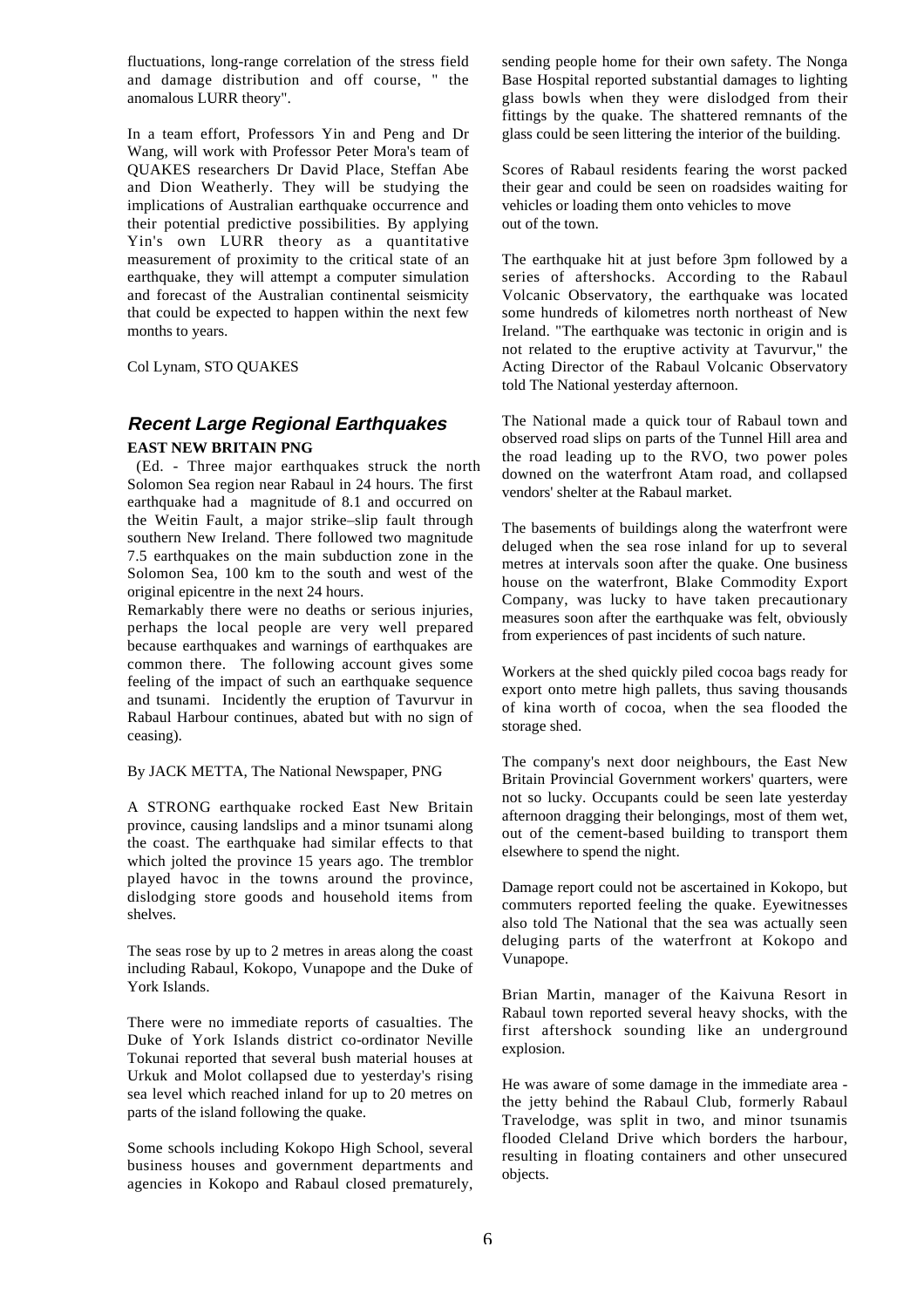Calls to residents at Karavi village on the Kokopo Road between Rabaul and Kokopo revealed fractured water tanks but no substantial damage to the houses of those contacted.

Meanwhile, Kavieng police reported what one officer described as a "minor quake" with no major damage while Lorengau, Buka and Kimbe police reported nothing unusual in their respective precincts.

#### **GUJARAT INDIA**

The most destructive earthquake worldwide since the 1976 earthquake in China which killed 250 000 residents of Tangshan struck the Kutch region of Gujarat State in Western India. The death toll is expected to top 25000 and the final toll may never be accurately known. Fatalities resulted from the collapse of buildings onto the occupants.

You might ask how this could happen in a country that has been developing Earthquake Building Codes for more than a century? and …. what are the ramifications for Australia if any?

AGSO sent John Stehle, an earthquake engineer, to India to join a Risk Management Solutions team to investigate the effects of the earthquake. The photographs in this Newsletter were kindly provided by John and we hope to have an article from him in the next newsletter.

The following story is from UPI.

#### By Harbaksh Singh Nanda

Gandhidham, India, Feb. 14 (UPI) - Rescue workers have wound down their work in India's quake-ravaged Gujarat state, but Amar Gupta continues to search the debris of his flattened apartment for the 20th consecutive day in search of his 5-year-old daughter's body.

Gupta was at the port city of Porbandar when the devastating, 7.9 magnitude quake struck parts of India's western state of Gujarat on Jan. 26, killing an estimated 30,000 people and injuring 55,000.

Gupta's apartment in Gandhidham was among thousands in the region that were reduced to rubble in less than two minutes. His world -- a wife and two daughters -- perished under the debris. Rescue workers retrieved his wife and a daughter's bodies three days after the earthquake, but said there was no chance that other bodies could be recovered from under the concrete.

There are thousands of others across Gujarat's Kutch region whose relatives are still buried. Government officials said despite recovering 19,500 bodies, 10,000 still remained underneath the debris.

Hitesh Shah's 10-year-old son was participating in

India's Republic Day parade on Jan. 26 when a rain of bricks and mortar buried him in a narrow alley in Anjar, one of the worst-hit towns.

Twenty days have passed, but Shah is still waiting for heavy machines to remove the rubble on the street where his son was killed. Officials said the search was over, but Shah waited to find the mortal remains of his son to cremate it in accordance with Hindu rituals.

More than 400 students were killed in Anjar as they marched through the narrow alley carrying Indian flags in their hands to mark the 51st anniversary of India's adoption of a constitution. Nearly 375 bodies were recovered a week later. A shortage of concrete-cutting machinery along with exhausted rescue workers forced authorities to call off the recovery rescue several days ago.

"It is now time to distribute relief," Gujarat Chief Minister Keshubhai Patel said. "There are no more survivors."

The administration is providing medical attention and succor to survivors. The government, nongovernmental organizations, international charities and local volunteers have set up relief camps across the region. People line up each morning at the camps for blankets, medicines, food and water.

Doctors have warned of an epidemic if the corpses are not removed.

"The (foul) stench in the air will take its toll if the debris is not removed," Dr. Nalin Patnaik said at a relief camp in Anjar. He said several cases of gastroenteritis had been reported. "The situation is not alarming, but needs to be controlled." Authorities sprayed disinfectant on the rubble to try to forestall any epidemic.

Although India's Defense Minister George Fernandes said the toll would be as high as 100,000, state government officials estimated it at 30,000.

"The real number (of casualties) will never be known as several bodies have decayed under the concrete," a government official said in Ahmedabad, the state's largest city. "Hundreds of children have been orphaned and they are in no position to tell us the exact number of their family members who died in the quake."

Meanwhile authorities in Ahmedabad arrested three builders for shoddy construction of high-rise buildings that failed to withstand the Jan. 26 quake. Police chief P.C. Pande said more builders would be arrested for using poor quality construction material.

Gujarat and its surrounding regions have been rocked with more than 500 aftershocks and geologists said the tremors would last for at least another six months. Meanwhile, the nightmare for the people of Gujarat continues.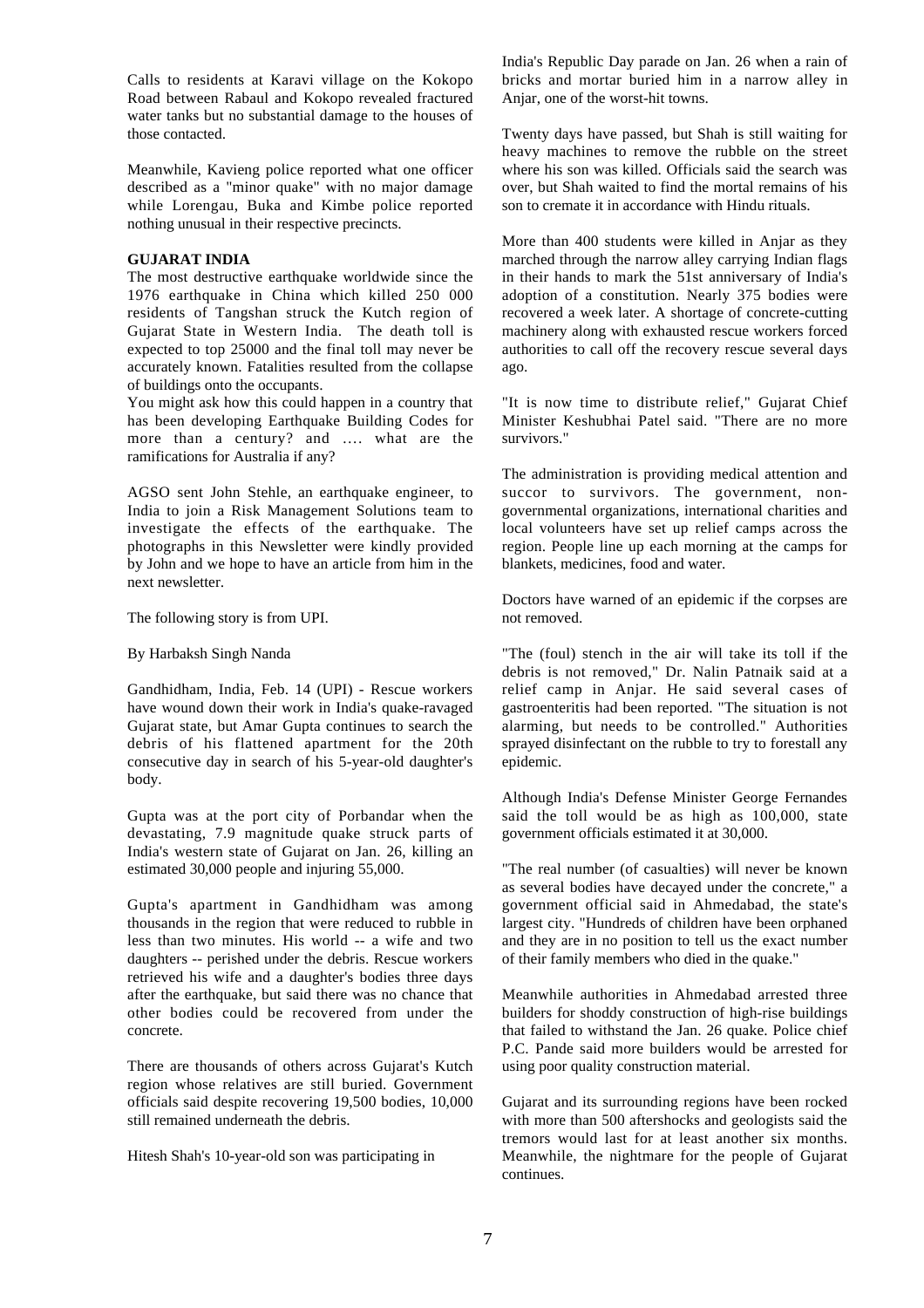# **FORTHCOMING CONFERENCES**



**New Zealand Society For Earthquake Engineering**

The Society will hold its 2001 Technical Conference and Annual Meeting at **Wairakei Resort**, **Taupo** from **Friday 23 March** to **Sunday 25 March**.

The theme of the conference is *Future Directions: A Vision for Earthquake Engineering in New Zealand*.

Papers on all other topics including *structures, foundations, geotechnique, microzoning, lifelines, reconnaissance, disaster planning, regulatory issues, and insurance issues, etc*., will be presented.

A prize for the best paper presentation by a student is being offered with the aim of encouraging excellence in presentation. This prize carries an award of \$200.

Enquiries to: Graham Quirke The Administrative Secretary NZSEE Box 48 046 UPPER HUTT NZ Phone 64 4 528 4906 Fax 64 4 528 4907 Email quirke@ihug.co.nz

• 29 April 2001. The Australasian Structural Engineering Conference, Gold Coast. asec2001@kms.com.au

• 18-21 April 2001 2<sup>nd</sup> International Workshop on Statistical Seismology, Victoria University, Wellington NZ. Themes include statistical modelling for fracturing and earthquakes, probability forecasting, and evaluation of earthquake forecasting. david.vere-jones@vuw.ac.nz

• 18-20 April 2001 Seismological Society of America, SSA 2001 Meeting, San Francisco, Ca., Commemorating the  $95<sup>th</sup>$  anniversary of the 1906 San Francisco Earthquake.

• 18-30August 2001 IAGA-IASPEI Joint Scientific Assembly Hanoi, Vietnam. *iaga-iaspei@fpt.vn* 

• 27-31 August 2001 XV International Conference on Soil Mechanics and Geotechnical Engineering, Istanbul, Turkey. http://www3.itu.edu.tr/~icsmge/

• 4-6 September 2001 3<sup>rd</sup> International Symposium on Earthquake Resistant Engineering Structures, Malaga, Spain. http://www.wessex.ac.uk/conferences

• 21-23 November 2001 AEES 2001 Conference and AGM *Earthquake Codes for Australia and the Region* ADFA, Canberra. (see page 2).

• The 12<sup>th</sup> European Conference on Earthquake Engineering will be held in London in 2002 .

# **NEW BOOKS (& OLD) / REPORTS**

- Seismicity Patterns Their Statistical Significance & Physical Meaning, Ed Wyss, M. Shimazaki, K. and Ito,A. Birkhauser Verlag AG, 1999 Perils of a Restless Planet. Ernest Zebrowski jnr. Cambridge Uni Press. RRP \$29.95
- Australian Seismological Report 1996 AGSO Sales Centre ph: 02 6249 9519, fax: 02 6249 9982
- Acceptable Risks for Major Infrastructure. Eds P Heinrichs and R Fell, Balkema 1995. Proceedings of the Seminar on Acceptable Risks for Extreme Events in the Planning and Design of Major Infrastructure. Sydney NSW Australia, 26 - 27 April 1994
- Report on the January 17, 1995 Great Hyogo-Ken Nambu (Kobe) Earthquake. Lam Pham & M Griffith. CSIRO DBCE 95/175(M)
- Isoseismal Atlas of Australian Earthquakes Part 3 AGSO Record 1995/44. AGSO Sales Centre phone: 06 249 9519, fax: 06 249 9982
- Risks and Realities, Centre for Advanced Engineering University of Canterbury, Christchurch New Zealand

#### **EARTHQUAKE ENGINEERING RESEARCH SCHOLARSHIP**

The Australian Earthquake Engineering Society (AEES) is offering a scholarship of up to \$2,500 to suitably qualified persons to assist research activities related to earthquake engineering. Suitable research areas include most aspects of earthquakes and their effects.

No application form is required. Applications are welcomed from individuals fulfilling the following criteria:

- undertaking post-graduate or under-graduate honours research related to earthquake engineering that is consistent with the objective of AEES;
- enrolled at the time of application at an Australian university;
- a current member of AEES.

Applicants should provide the following information, briefly but clearly: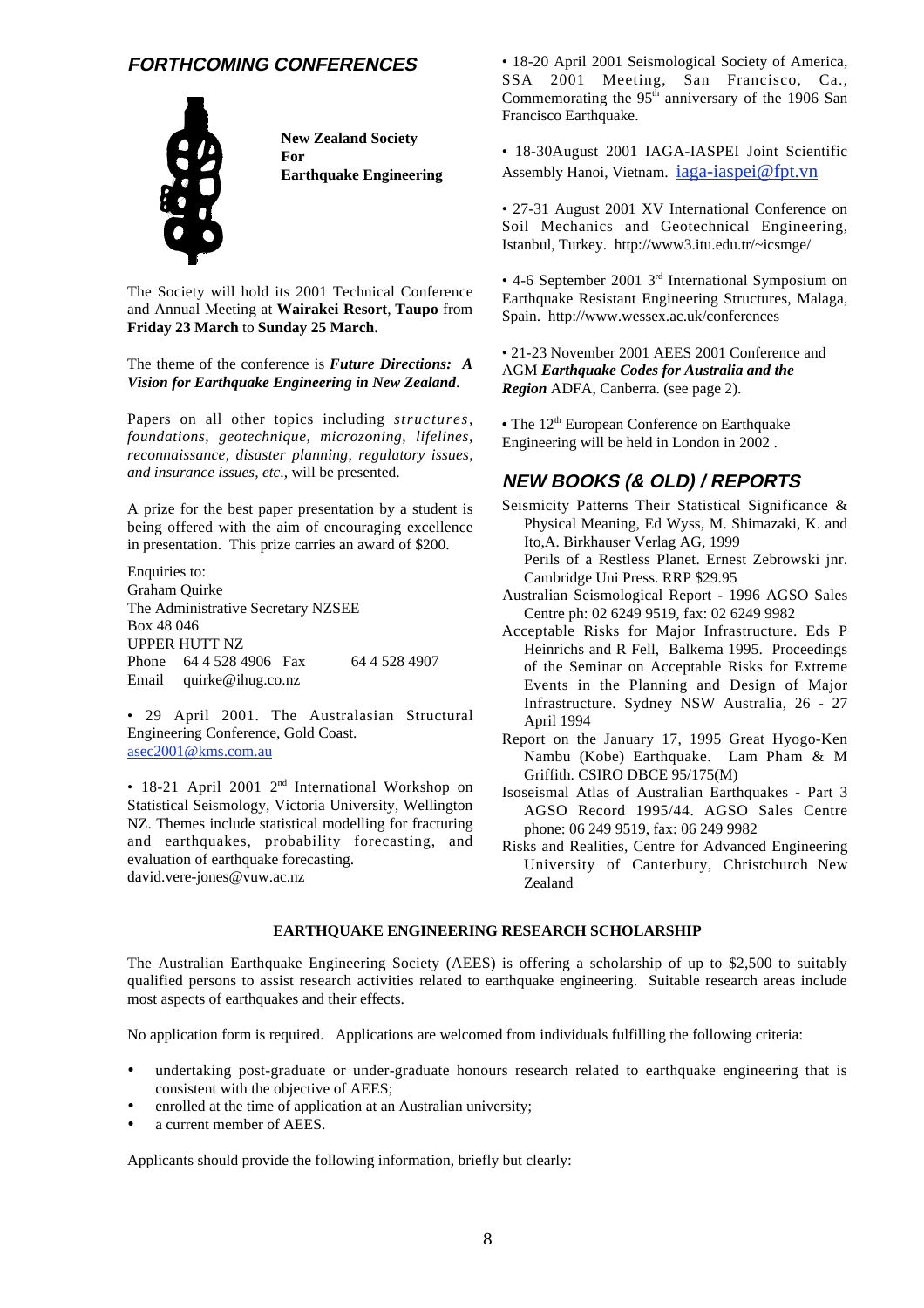- a short title describing the research (15 words maximum);
- a clear statement of the nature, purpose and probable outcomes of their proposed research;
- a detailed work plan and budget indicating the amount requested for the Research Scholarship (not to exceed \$2,500) and the specific manner in which it will be used;
- other sources of financial support of the proposed research;
- a statement on the likelihood of the project proceeding if funding from an AEES scholarship is not available;
- a brief curriculum vitae;
- a letter of support from a university staff member involved with the research project.

The Earthquake Engineering Research Scholarship would be awarded under the following conditions:

- the subject of study and the applicant are considered suitable by the AEES National Committee;
- the person who completed the application undertakes the research;
- the Scholarship is awarded for 12 months;
- on completion of the research project, or the portion of the project funded by the Scholarship, the Scholarship holder prepares a paper on the research suitable for publication in the Proceedings of the AEES Annual Conference. Part of the Scholarship will be withheld until this condition is fulfilled.

The closing date for applications is 1 May 2001 and applications should be sent to:

Mrs Barbara Butler C/- Department of Civil and Environmental Engineering University of Melbourne PARKVILLE VIC 3052

**The following photographs were provided by AGSO's John Stehle taken on location in Gujarat.**